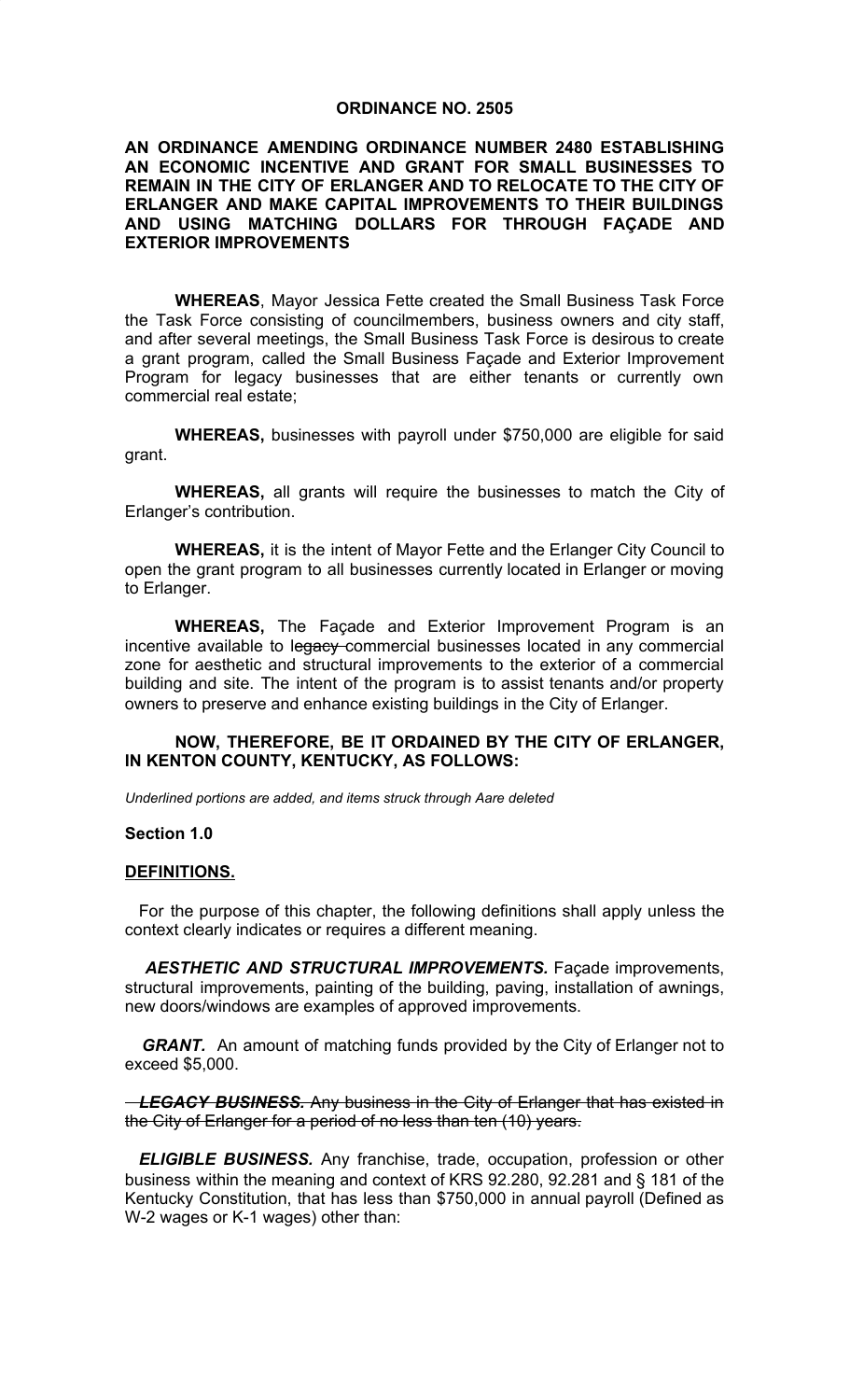(1) Those business activities of sexually oriented businesses or sexual encounter establishments as elsewhere defined and regulated in other ordinances of the city; and

 (2) Those business activities which receive incentives from the Commonwealth that involve occupational license fees for which the City already is contributing to those incentives; and

(3) Any business that has received a Grant within the prior five (5) years.

#### **ESTABLISHMENT OF SMALL BUSINESS FAÇADE AND EXTERIOR IMPROVEMENT GRANT**

 In order to promote and induce new and existing Eligible Businesses Legacy Businesses to engage in new or expanded eligible business activities in the city that increase the property values of all businesses in the City of Erlanger, there is hereby established the Small Business Façade and Exterior Improvement Program for Legacy Businesses described in this chapter for existing employers who are an Eligible Business that makes Aesthetic and Structural improvements to their buildings certified by the Economic Development Director, as qualified for the Grant in conformity with the provisions of this chapter.

### **DESCRIPTION OF SMALL BUSINESS FAÇADE AND EXTERIOR IMPROVEMENT GRANT**

 The Small Business Façade and Exterior Improvement Grant shall be awarded annually to all Eligible Businesses in an amount not to exceed \$5,000 per Eligible Business. All Grants are matching grants and would require the Eligible Business to make improvements to their Building and all matching dollars would be used for Aesthetic and Structural Improvements to the exterior of their building.

### **GRANT QUALIFICATIONS AND CERTIFICATION.**

(A) No Eligible Business shall receive a grant established by this chapter without a valid certification by the Economic Development Director that the proposed Aesthetic and Structural improvements are qualified for the Grant.

(B) An Eligible Business may qualify for a Grant established in this chapter by submitting a written application for it to the city with all the information required by the city, which shall include, without limitation:

 (1) Information about the organizational structure of the business and the owners thereof;

- (2) The business history of the employer;
- (3) Proof of operating in the City of Erlanger for the prior ten  $(10)$  years;
- (4) An explanation of the improvements;
- (5) Proof of Ownership of the Building or Business; and
- (6) An explanation for how the improvements of the business meets any of the following factors:
	- a) Directly increase future revenue/job creation in the City of Erlanger.
	- b) Significantly decrease blight within the City of Erlanger.